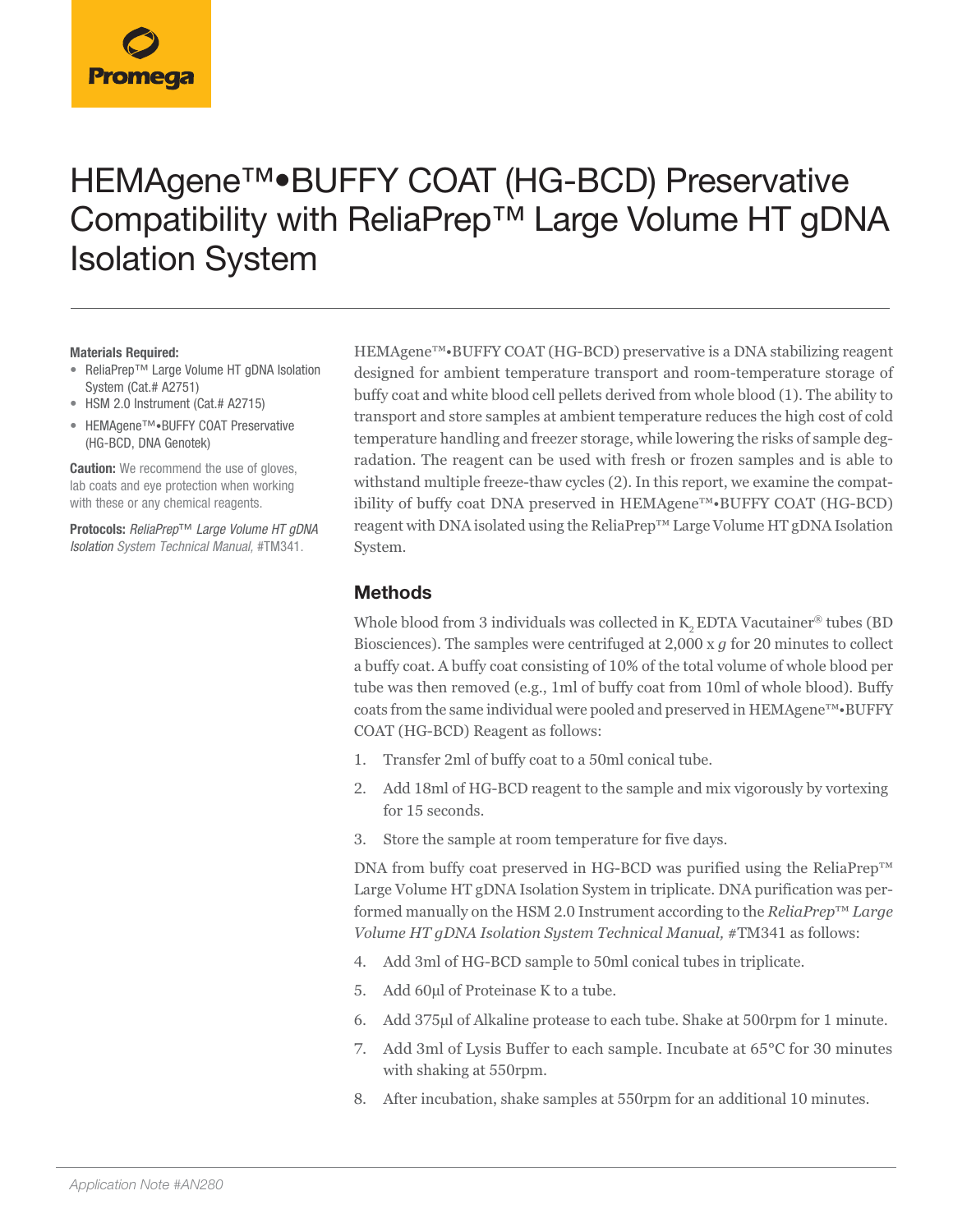- 9. Add 3.6ml of Binding Buffer to each sample and shake for 3 minutes at 550rpm.
- 10. Thoroughly resuspend ReliaPrep<sup>™</sup> Resin and add 300µl to each sample. Mix the resin and sample for 20 minutes at 550rpm.
- 11. Collect the resin for 20 minutes. Slowly aspirate the liquid from the tube, leaving only the collected resin.
- 12. Resuspend the resin in 5ml of Prepared Wash Buffer A. Mix samples for 2 minutes at 550rpm. Then thoroughly mix the resin with the Prepared Wash Buffer by pipetting the sample 10 times.
- 13 Mix samples at 500rpm for 2 minutes and collect the resin.
- 14. Aspirate wash buffer from the tubes and add another 5ml of Prepared Wash Buffer. Mix samples at 500rpm for 3 minutes, then at 700rpm for an additional 3 minutes.
- 15. Collect resin again, then aspirate the wash buffer.
- 16. Perform a final wash with 4ml of 50% Ethanol. Mix for 4 minutes at 500rpm.
- 17. Aspirate liquid from the sample and 1.5ml of Nuclease-Free Water to elute the DNA. Mix the water and resin for 3 minutes at 600rpm, followed by mixing at 400rpm, 70°C for 20 minutes.
- 18. Collect the resin and remove the liquid from the sample. Dispense into an intermediate 1.5ml microcentrifuge tube.
- 19 Centrifuge the tubes at maximum speed for 1 minute to pellet any carryover resin. Transfer the DNA to a clean 1.5ml tube for use.
- 20. Quantify the purified DNA by UV-absorbance using the NanoDrop®-1000 and by fluorescence dye detection using the QuantiFluor® dsDNA System and the GloMax® Discover plate reader.
- 21. Analyze DNA by gel electrophoresis on a 1% agarose gel to visualize DNA quality.
- 22. Perform qPCR using human-specific primers (GAPDH) to verify the amplifiability of the purified DNA.

## **Results**

DNA was successfully purified from HG-BCD samples from all three individuals. DNA yields differed across the individuals (Table 1); however, the amount of DNA available will vary for each individual based on white blood cell count. The DNA yield in Table 1 is representative of a 3ml aliquot of the HG-BCD samples. The total expected yield from processing of the entire HG-BCD samples generated from a full 10ml tube of whole blood (3.3–3ml aliquots) ranges from 191.1–226.4µg of DNA for these individuals. All samples exhibited high purity based on absorbance ratios.

**Table 1. DNA from 3ml of HG-BCD sample purified using the ReliaPrep™ Large Volume HT gDNA Isolation System.** Concentration and yield were determined using the QuantiFluor® dsDNA System read on the GloMax® Discover System multimode reader. Purity measurements were determined using the NanoDrop®-1000. Values are an average of triplicate samples; standard deviations are listed.

|        | Concentration   | <b>Total Yield</b> |                   |                   |
|--------|-----------------|--------------------|-------------------|-------------------|
| Sample | (ng/µl)         | $(\mu g)$          | $A_{260}/A_{280}$ | $A_{260}/A_{230}$ |
|        | $61.5 \pm 7.7$  | $57.9 \pm 6.8$     | $1.84 \pm 0.04$   | $1.79 \pm 0.06$   |
|        | $66.0 \pm 12.3$ | $60.2 \pm 10.7$    | $1.89 \pm 0.04$   | $2.00 \pm 0.00$   |
|        | $73.0 \pm 12.8$ | $68.6 \pm 9.8$     | $1.92 \pm 0.01$   | $2.10 \pm 0.02$   |

Two-hundred nanograms (200ng) of purified genomic DNA from one replicate of each individual was separated on a 1% agarose gel (Figure 1). The DNA from all three individuals was of high molecular weight.



**Figure 1. DNA from 3ml aliquots of HG-BCD sample was purified using the ReliaPrep™ Large Volume HT gDNA Isolation System.** DNA (200ng) was loaded onto a 1% agarose gel and separated at 100V for 40 minutes. M = Lambda DNA/HindIII Markers (Cat.# G1711).